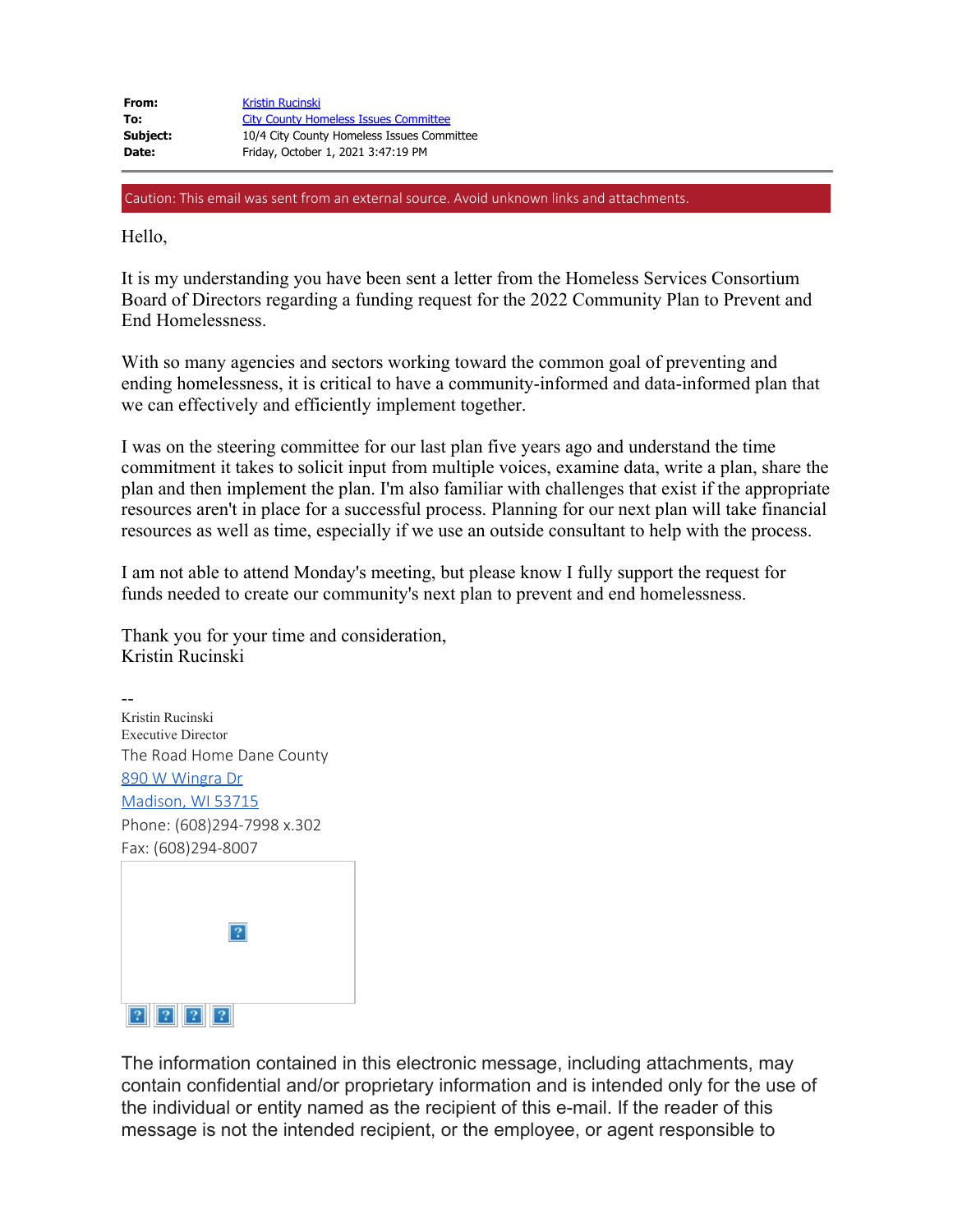deliver it to the intended recipient, you are hereby notified that any dissemination, distribution or copying of this communication is strictly prohibited. If you have received this communication in error, please notify the sender by replying to this message and delete this e-mail immediately.

RECORDS Disclosure Notice to Recipient of Information: This information has been disclosed to you from confidential records protected by Federal Law. Federal regulations prohibit you from making any further disclosure of it without the specific written consent of the person to whom it pertains or as otherwise permitted by regulation.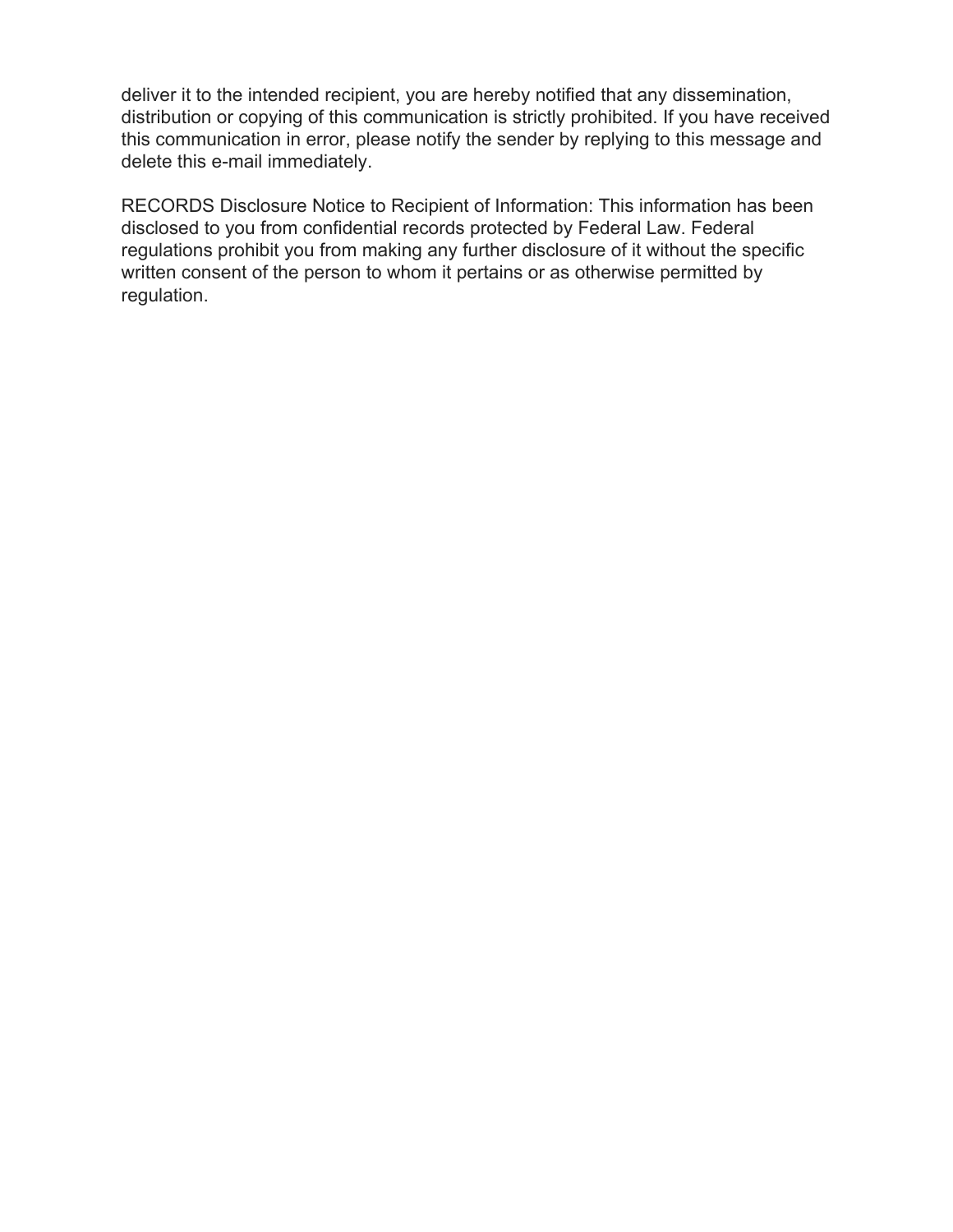| From:    | Lim, Sarah                                   |
|----------|----------------------------------------------|
| To:      | <b>City County Homeless Issues Committee</b> |
| Subject: | <b>FW: Meeting Monday</b>                    |
| Date:    | Friday, October 1, 2021 8:57:40 AM           |

**From:** Douglas Jenkins <dougjenkins.1890@gmail.com> **Sent:** Thursday, September 30, 2021 6:31 PM **To:** Lim, Sarah <SLim@cityofmadison.com> **Subject:** Meeting Monday

Caution: This email was sent from an external source. Avoid unknown links and attachments.

My team feels by spending all this money on temporary/ permanent shelters is not the best way to go.

So many current and up and coming homeless are going to suffer.

If you think shelters are the answer you go stay just 24 hours in one.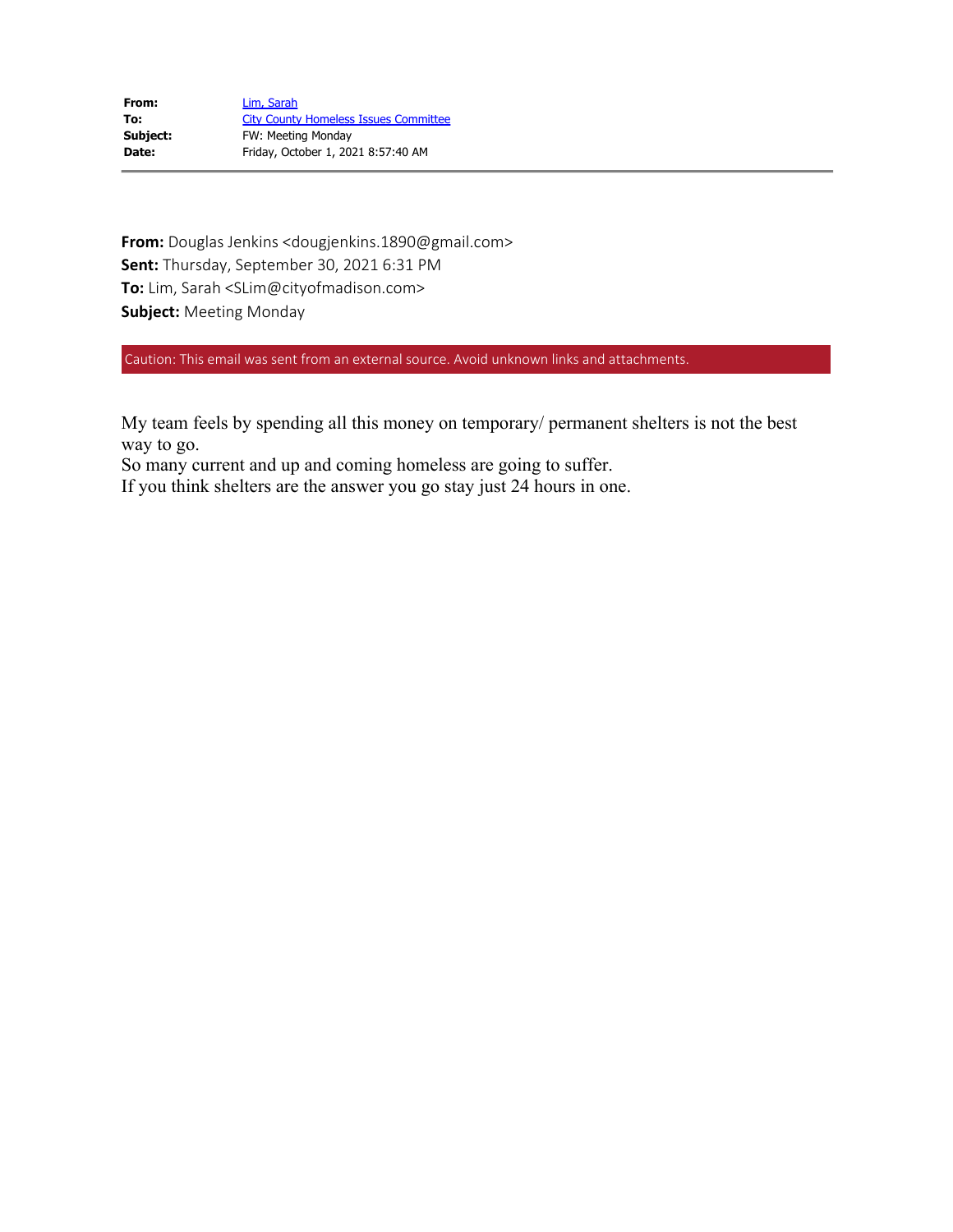| From:    | <b>Traci Knier</b>                           |
|----------|----------------------------------------------|
| To:      | <b>City County Homeless Issues Committee</b> |
| Subject: | Register in opposition to agenda item 3.     |
| Date:    | Monday, October 4, 2021 2:08:34 PM           |

I also, register for agenda 2.

Thank you, Traci Knier

Sent from my U.S.Cellular© Smartphone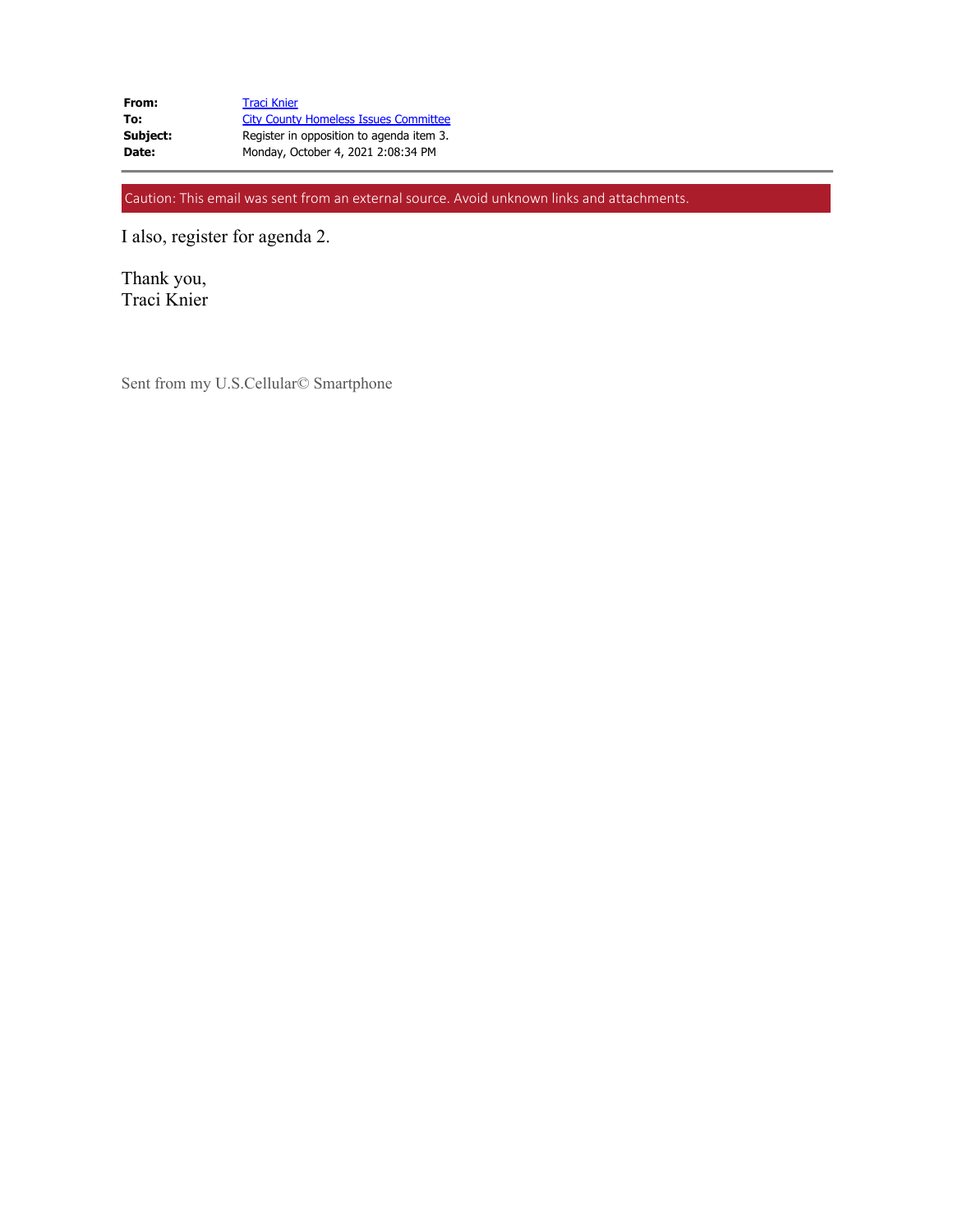I am firmly opposed to agenda #3 The Zier Road location is all wrong. We are depressed in this area enough already. Putting a homeless shelter would be a disaster for what's left of the mall and the business along Zier Road.

I am also in opposition for the same reasons

 I feel that if the homeless center has to be billed in this area. The Bartillion site would be better even if it is not ideal.

 Please be considerate in making these hard choices We have had a long year with not being able to enjoy our pard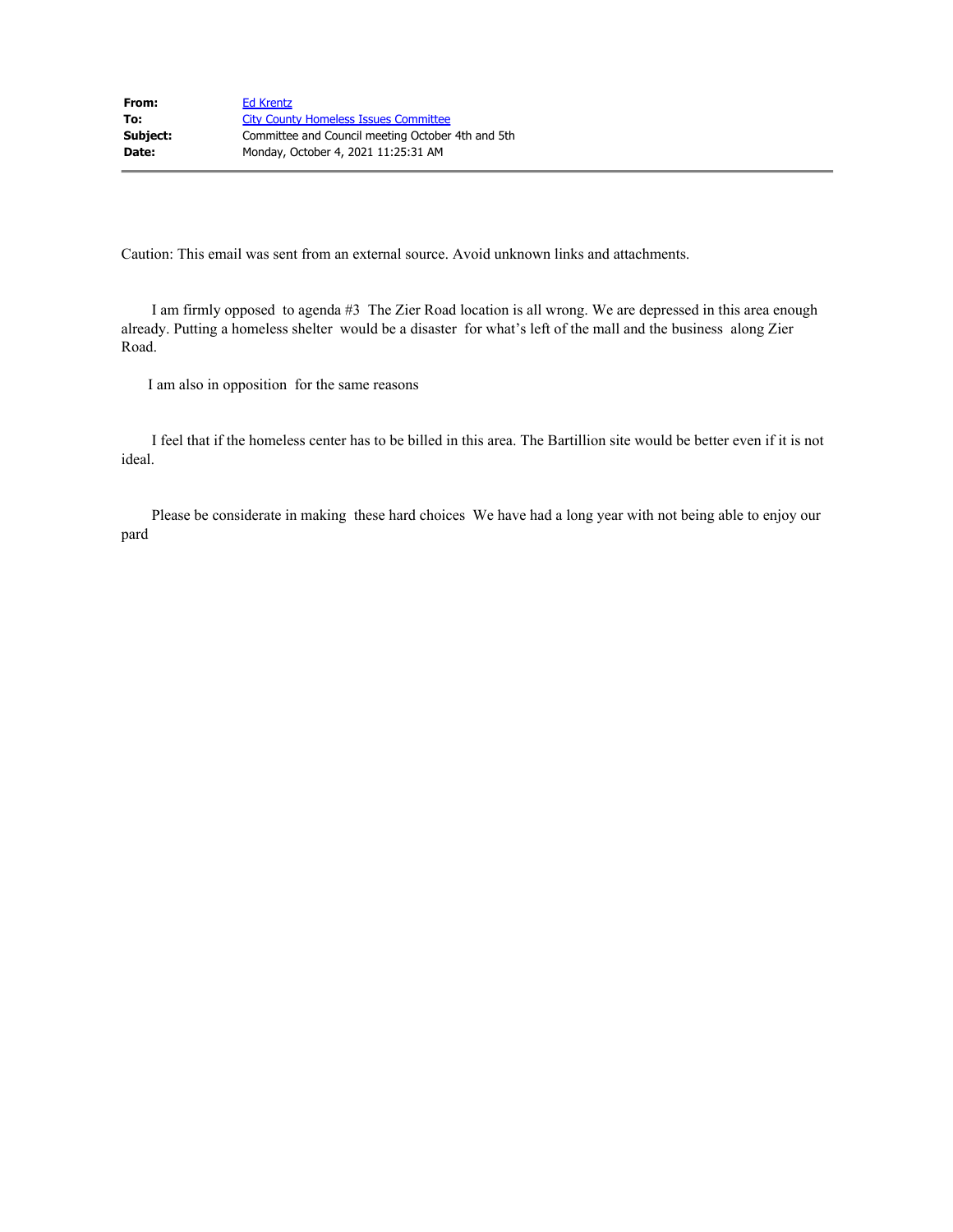I live in District 16.

I have watched the TPE site at Dairy Drive transform from a weedy lot to a potential safe space for homeless habitats. I will continue to attend to this effort and hope to be of some help.

I am concerned that Homeless people are being scapegoated as perpetrators of crimes and offenses without proof of action.

At a public forum in District 17, I heard fewer practical solutions to homelessness in Madison and more angry rants demanding that homeless people do not deserve assistance.

I hope the City of Madison Alders can lead the way in spreading accurate information about homeless people in Madison.

Certainly we all wish the homelessness was not a reality. Sadly homeless populations are only increasing as services for mental health and living wages continue to diminish.

Deborah

1617 Tarragon Dr, Madison, WI 53716